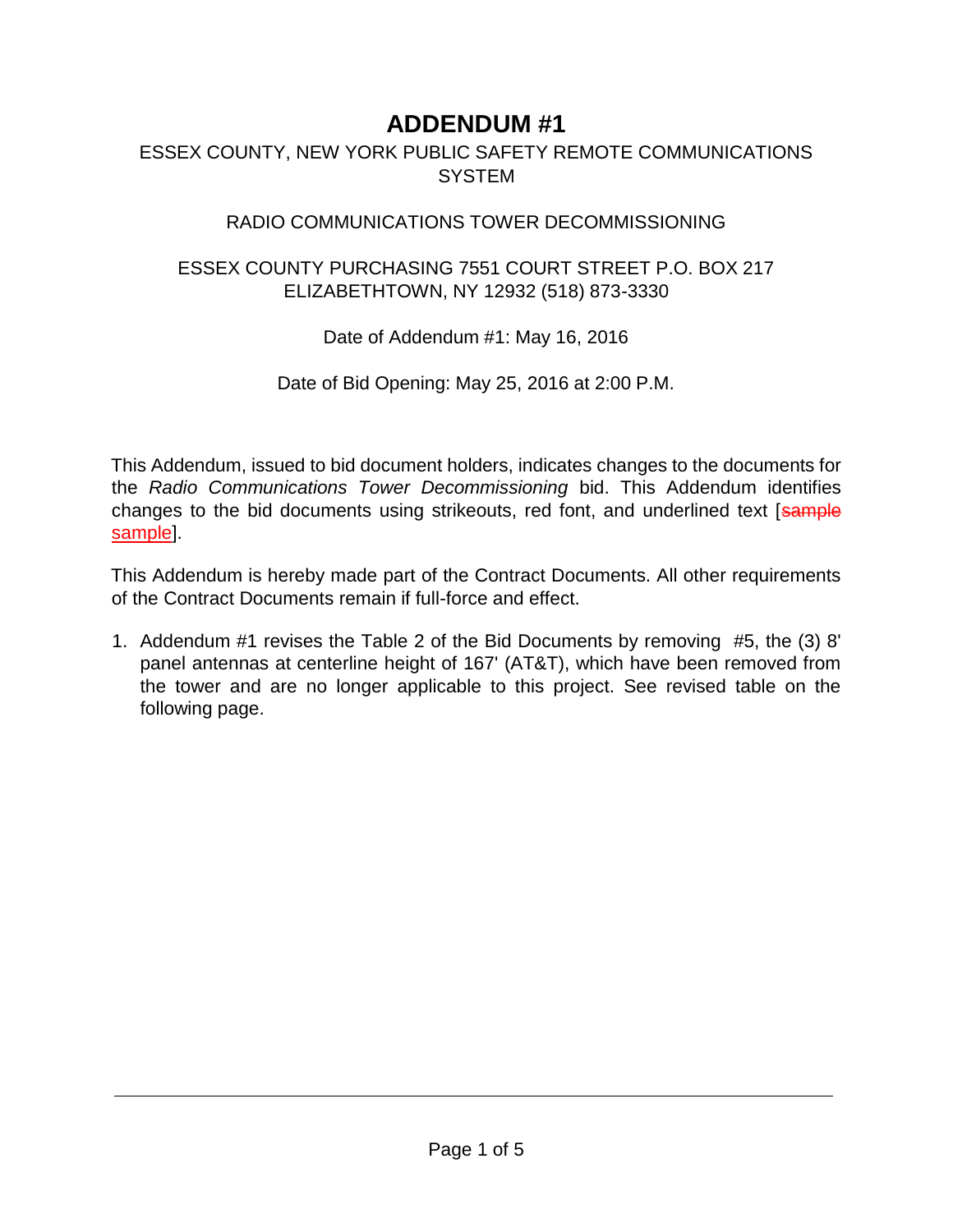| #              | <b>Height/Description</b>                                                                   | <b>Tower Leg</b> | <b>Remarks</b>                                                       |
|----------------|---------------------------------------------------------------------------------------------|------------------|----------------------------------------------------------------------|
| $\overline{1}$ | Eight-foot dipole antenna (upper fire) at 180' tip                                          | West             |                                                                      |
| $\overline{2}$ | Yagi antenna (to Gore Mountain) at 177' AGL                                                 |                  |                                                                      |
| $\overline{3}$ | 20' whip antenna (Sheriff) at 171' tip                                                      |                  |                                                                      |
| $\overline{4}$ | Eight-foot dipole antenna (fire) at 170' tip                                                |                  |                                                                      |
| 5              | (3) 8' panel antennas at centerline height of 167'<br>(AT&T)                                | All              | Vendors to<br>breakout<br>cost of<br>antenna and<br>line<br>removals |
| 5              | Yagi at 165' Palmer Hill receiver                                                           |                  |                                                                      |
| 6              | Dipole (lower fire) at 155'                                                                 | South            |                                                                      |
| $\overline{7}$ | 6' Whip at 140' (Unknown)                                                                   | West             | Cable ends<br>at 125'                                                |
| 8              | 20' whip at 136' (County Sheriff Repeater)                                                  | South            | 18" Standoff                                                         |
| 9              | Yagi at 134' (Gore Mountain link)                                                           | South            |                                                                      |
| 10             | 20' whip antenna (EMS) at 121' tip                                                          | West             |                                                                      |
| 12             | Whip at 120' (RACES Essex County)                                                           | North            |                                                                      |
| 13             | Yagi at 115' (Palmer Hill transmitter)                                                      | North            |                                                                      |
| 14             | 13' whip antenna at 108'-5" (old County Highway)                                            |                  |                                                                      |
| 15             | Yagi antenna at 108'-4"                                                                     |                  |                                                                      |
| 16             | 18' whip at 102' (Circle Solid Waste)                                                       | South            | 18" standoff                                                         |
| 17             | High band antenna (County Highway Dept) at 98' tip                                          | Crossarm #1      |                                                                      |
| 18             | Yagi at 98' (Warren County RACES)                                                           | South            |                                                                      |
| 19             | Six-foot dish with radome (to Wells Hill) at 97' AGL,<br>true azimuth 347° 04' 49.89"       | North            |                                                                      |
| 20             | Two-foot dish and outdoor radio (to Wells Hill) at 90'<br>AGL, true azimuth 347° 04' 49.89" | North            |                                                                      |
| 21             | 13' whip antenna at 90' tower (NYSDOT)                                                      |                  |                                                                      |
| 22             | Yagi antenna at 90' (County Highway)                                                        | North            |                                                                      |
| 23             | 20' whip antenna at 80' (Champlain Communications)                                          | South            |                                                                      |
| 24             | Yagi antenna at 65'-5" (RACES-Clinton County)                                               | North            |                                                                      |
| 25             | Yagi antenna at 65' (Champlain Communications)                                              | West             |                                                                      |
| 26             | Low band yagi antenna at 53' tip                                                            | ₩.,              |                                                                      |
| 27             | 54" J-pole at 51'-4" (National Weather Service)                                             | West             |                                                                      |
| 28             | Yagi at 52' (Old Gore Link)                                                                 | South            |                                                                      |
| 29             | GPS antenna from old tower at base elevation 25'                                            |                  |                                                                      |

2. Addendum #1 provides added clarifications to the second paragraph under 1.2.2 – Wells Hill Description and also adds a paragraph regarding semi-buried tractor tires and ice bridges as follows:

No equipment shelters at this site, including existing ice bridges, or any other equipment is to be removed aside from the 20' guyed tower.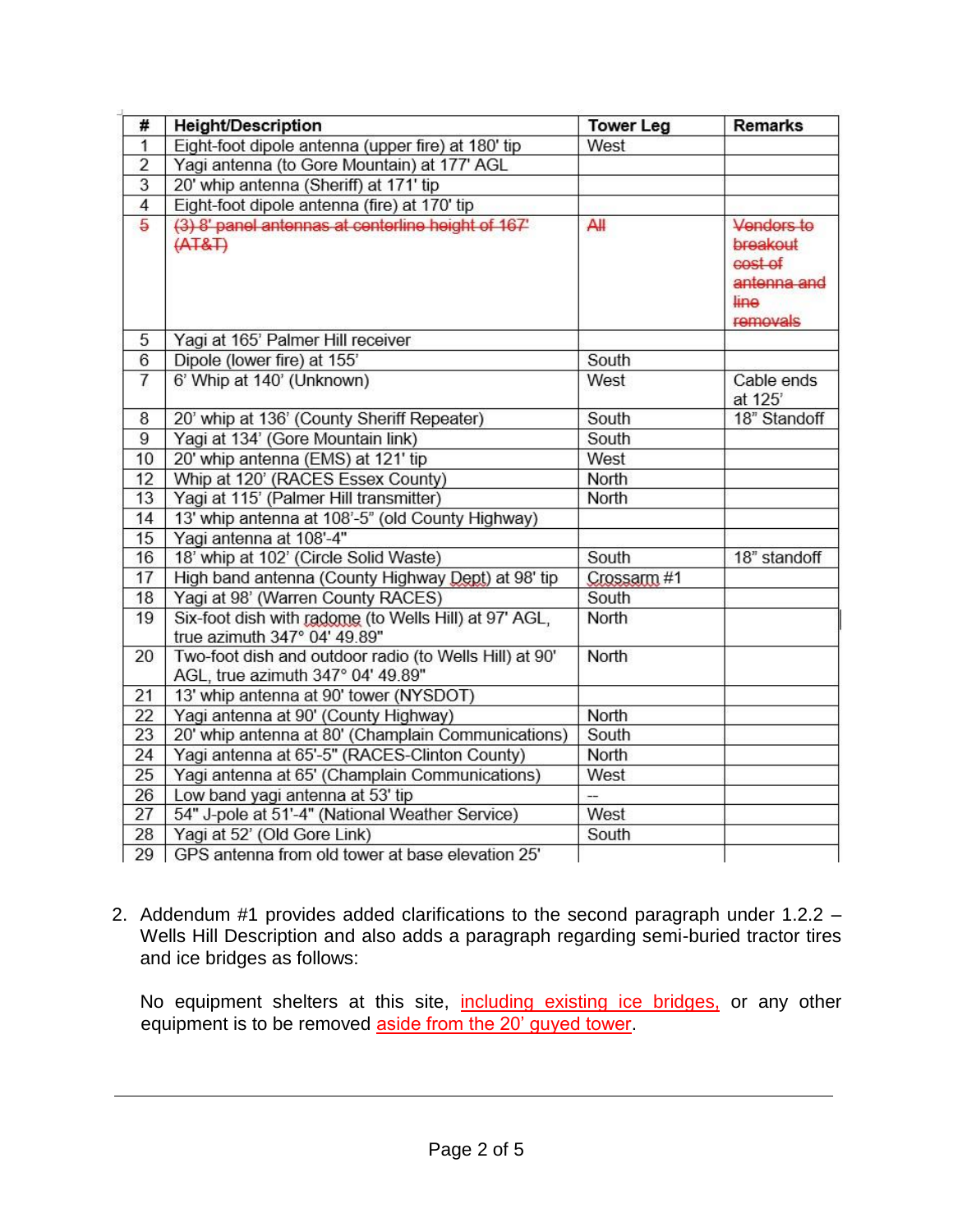There are approximately six tractor tires partially buried outside the Northwest side of the site compound to prevent earthmovers from breaking loose and damaging the radio communications site. If Vendors need to temporarily relocate one or more of these tires to remove the tower, they shall indicate so in their proposals. The County shall not be responsible for temporarily relocating these tires.

The Selected Vendor is not responsible for removing any ice bridges, ice bridge posts or stanchions, and any other equipment aside from the 20' guyed tower, its antennas and mounts, guy wires, etc. at Wells Hill.

3. Addendum #1 adds this statement under Section 1.2 – Radio Communications Tower Locations and Descriptions:

The Selected Vendor is NOT required to remove any foundations. This includes tower, guy wire, ice bridge piers, and any other concrete or stone foundations at either radio communications site.

4. Addendum #1 adds this statement under Section 1.2.1 – Belfry Mountain Description:

The Selected Vendor shall remove the ice bridge and ice bridge support posts or stanchions (excluding foundations) extending between the equipment shelter and the 180' guyed tower at Belfry Mountain.

5. Addendum #1 revises 2.1.3 under Section 2.1 – Belfry Mountain Description: Project Management, Coordination, and Training Requirements:

2.1.3 Project training – Wells Hill is located on the property of an active mineral mine. The mine is not currently active, so the Selected Vendor's employees are not required to partake in the 15 minute Mine Safety and Health Administration (MSHA) training session with the Mine Foreman upon beginning work at the site. All employees of the Selected Vendor working at Wells Hill shall be required to conduct a 15 minute Mine Safety and Health Administration (MSHA) training session with the Mine Foreman upon beginning work at the site. Vendors shall acknowledge their acceptance of this requirement here in their Point-by-Point Response document.

6. Addendum #1 revises Table 3 – Pricing Worksheet under Section 1.5 – Bid Submittal Requirements as follows:

| <b>Belfry Site</b><br><b>Description</b><br><b>Wells Site</b> |
|---------------------------------------------------------------|
|---------------------------------------------------------------|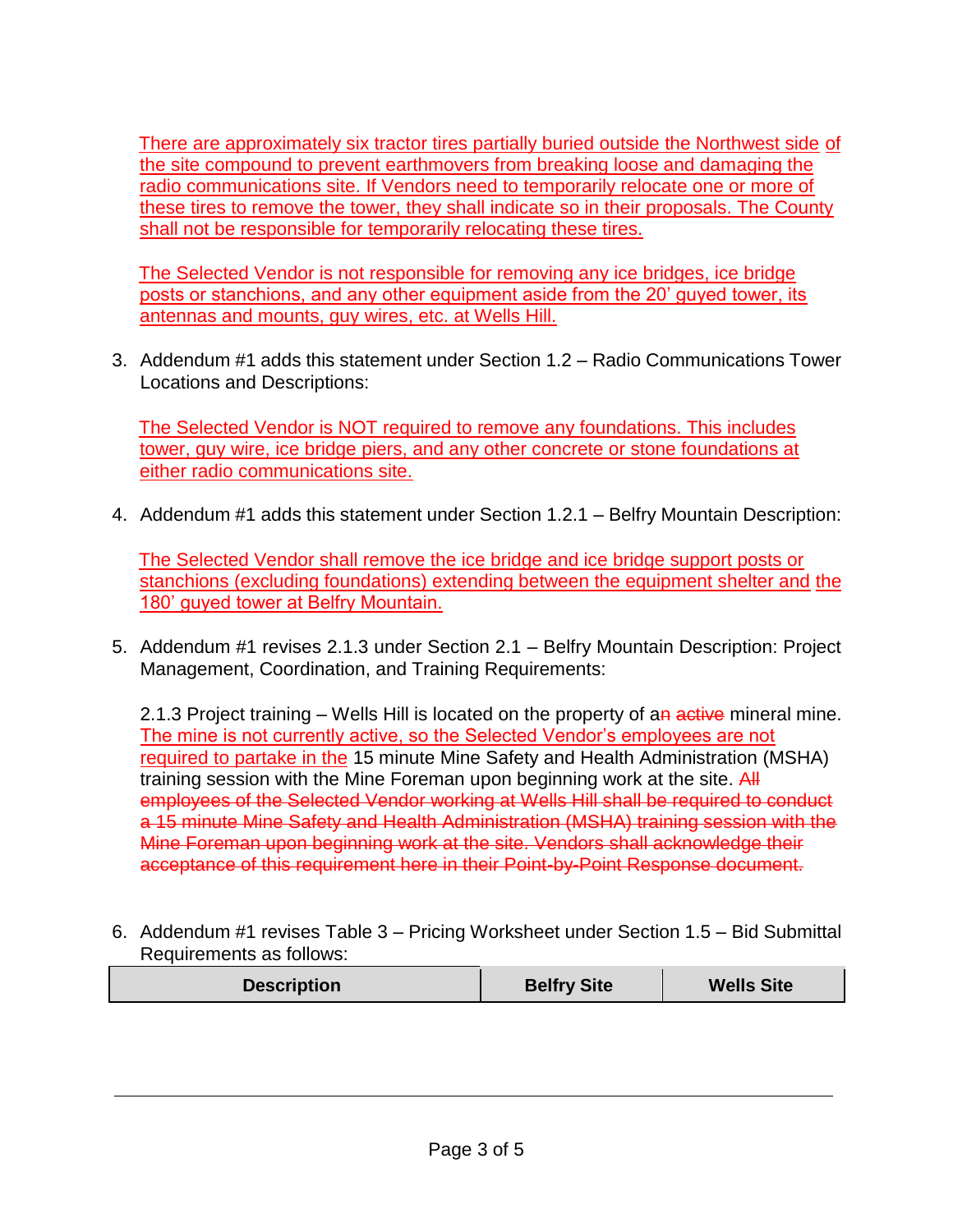| Bid to dismantle, decommission, remove,<br>and properly dispose of towers and all<br>equipment attached (LESS AT&T (3) 8'<br>panels and transmission line at 167' CL<br><b>on Belfry Mountain)</b> | \$    | \$    |
|----------------------------------------------------------------------------------------------------------------------------------------------------------------------------------------------------|-------|-------|
| Bid to dismantle, decommission, remove,<br>and properly dispose of AT&T (3) 8' panels<br>and transmission line at 167' CL on Belfry<br>Mountain                                                    | \$    |       |
| Purchase and removal of scrap                                                                                                                                                                      | Cost: | Cost: |
| Total cost and fee by site                                                                                                                                                                         |       |       |
| Total                                                                                                                                                                                              |       |       |